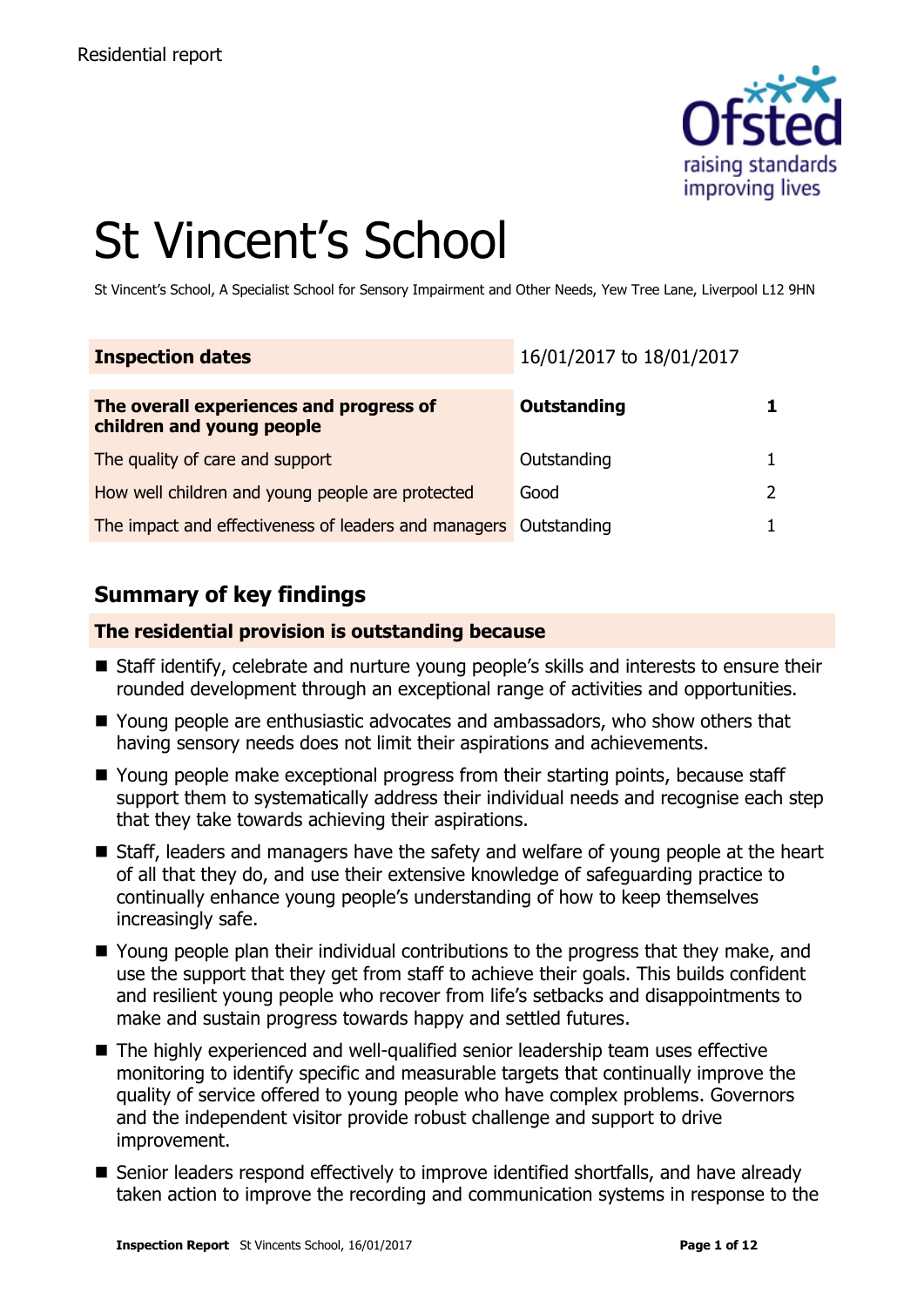findings from this inspection

#### **Compliance with the national minimum standards for residential special schools**

The school meets the national minimum standards for residential special schools.

#### **What does the school need to do to improve further?**

- Improvement planning would provide leaders and staff with a clearer view of key priorities for the residential provision, how they will be achieved, and what success will look like.
- Systems of communication between school and residence should be clarified and improved, to ensure that written plans and information are consistently transferred between departments.
- Leaders and governors should ensure that child protection policies are updated in a timely manner, to reflect staff knowledge of current statutory guidance, such as 'Keeping children safe in education 2016'.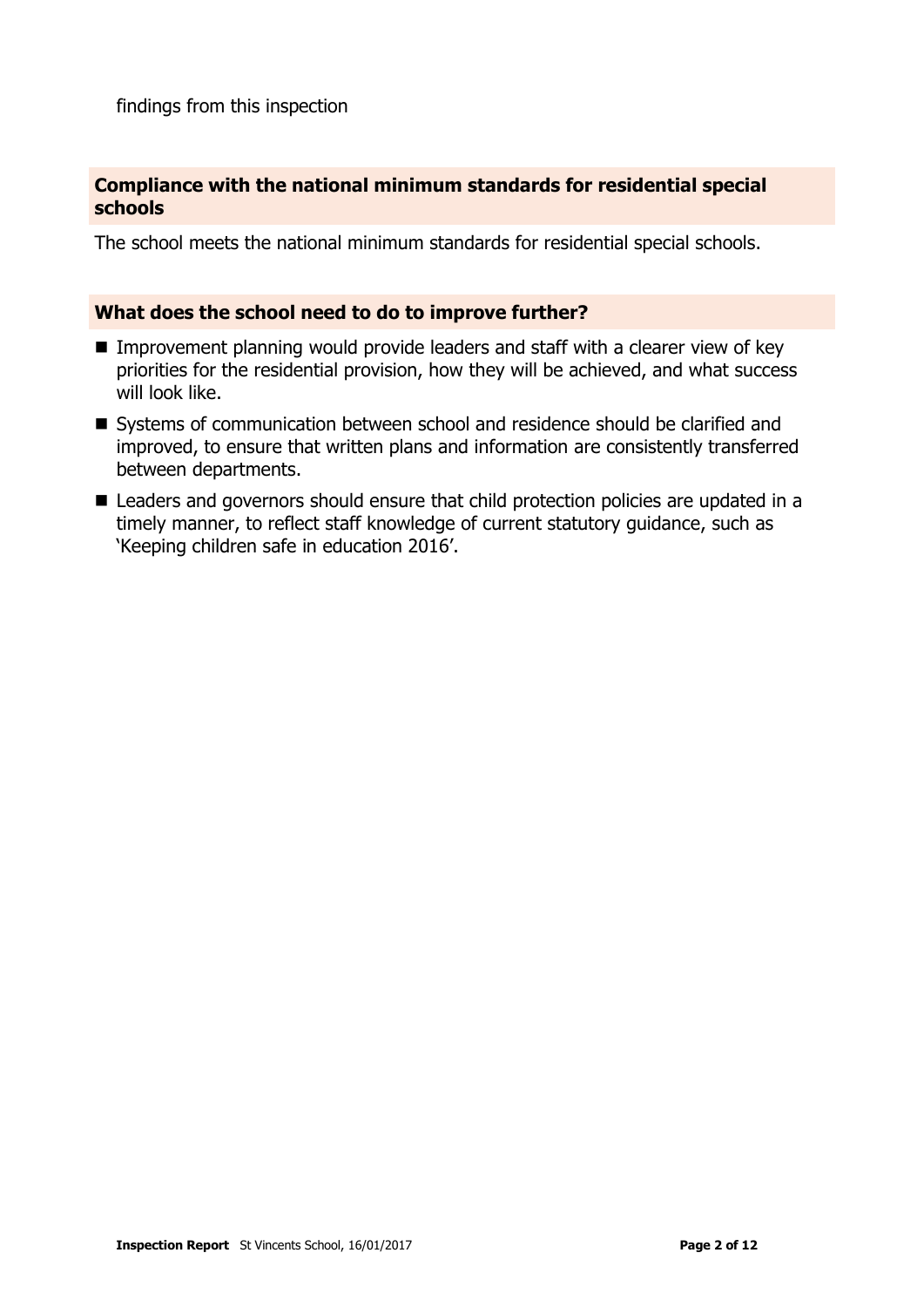# **Information about this inspection**

Inspectors looked closely at the experiences and progress of young people over three days and two evenings. Inspectors considered the quality of work and the difference made to the lives of young people. They watched how professional staff work with young people and each other and discussed the effectiveness of the help and care provided. Wherever possible, they talked to young people and their families and the professionals who support them. In addition, the inspectors tried to understand what the school knows about how well it is performing, how well it is doing and what difference it is making for the young people whom it is trying to help, protect and look after.

#### **Inspection team**

| Denise Jolly | Lead social care inspector |
|--------------|----------------------------|
| Pam Nuckley  | Social care inspector      |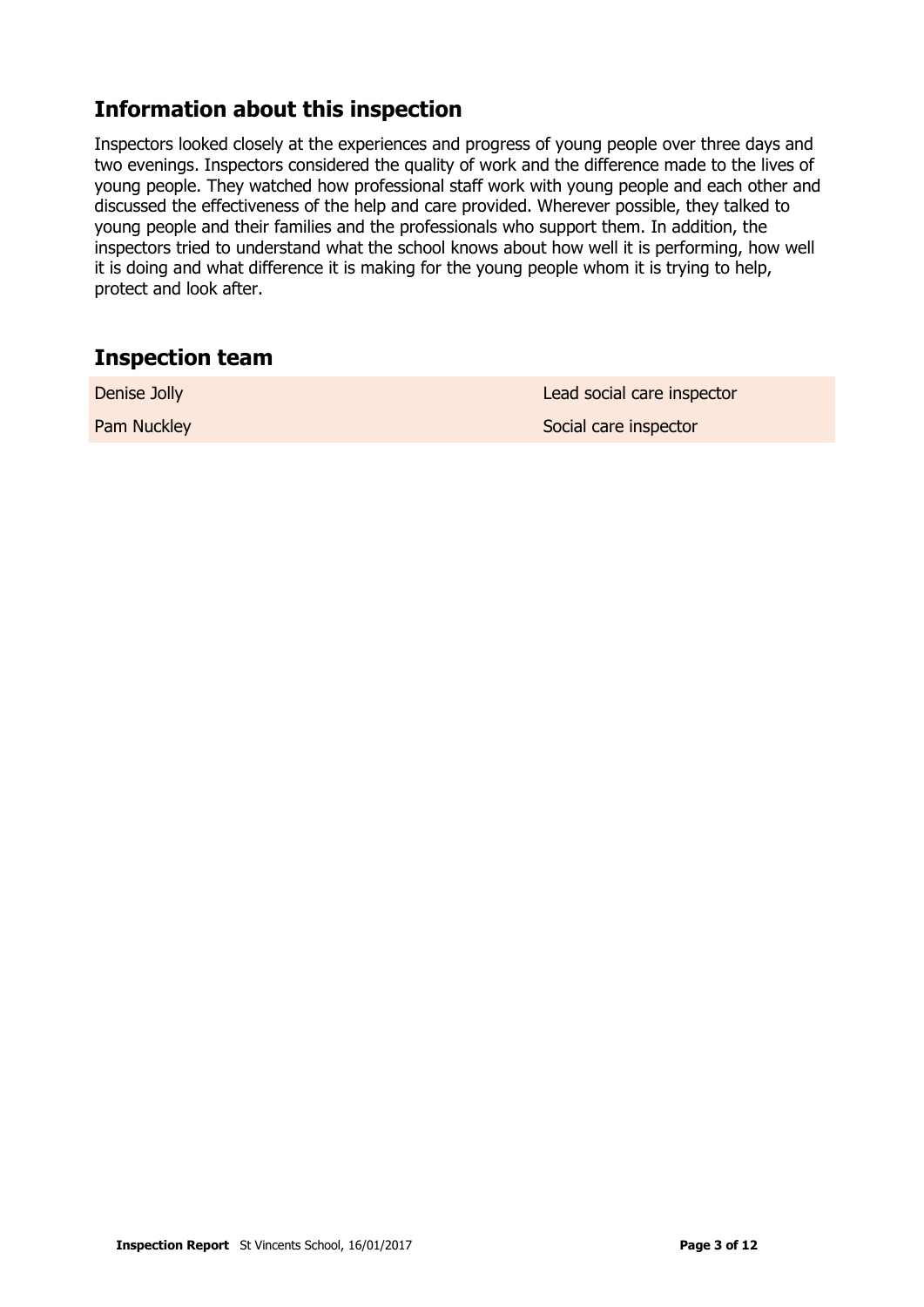# **Full report**

## **Information about this school**

St Vincent's school for children who have sensory impairments and other needs is a registered charity governed by the Board of Trustees of the Catholic Blind Institute. St Vincent's has specialist school status and offers a curriculum for children who have all levels of visual impairment, as well as additional needs. The school is located in a residential area with the accommodation being split into two separate groups. The school caters for pupils between the ages of 5 and 18 years. There are currently 41 pupils on roll. The school provides residential places for up to 22 pupils on weekdays in term time, with a maximum of 18 staying per night. There is a large range of residential options available, depending on the individual needs of the child. The residential provision was last inspected on 17 March 2016.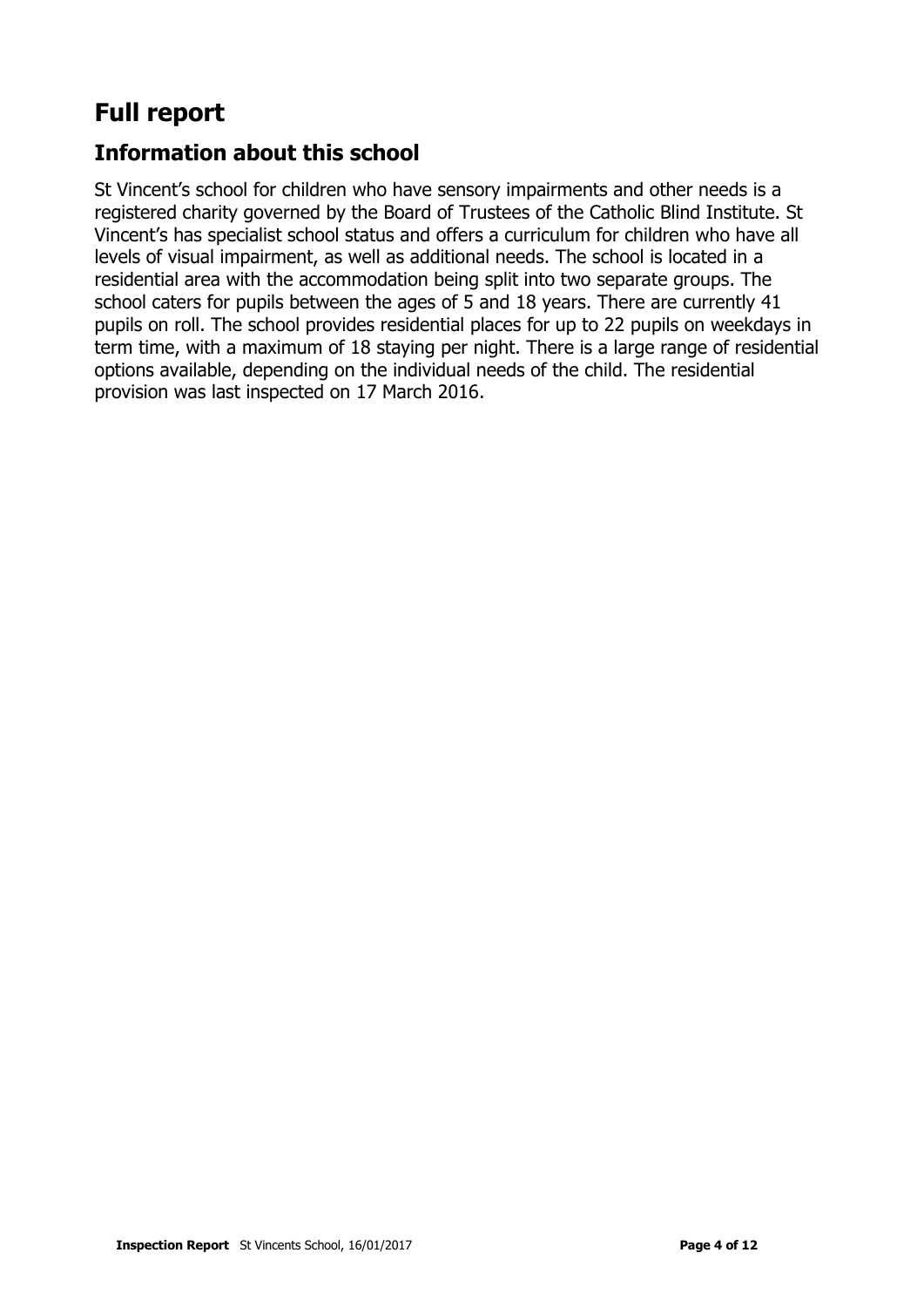# **Inspection judgements**

# **The overall experiences and progress of children and young people Outstanding**

Young people make sustained academic and personal progress at the school. A recent inspection of education provision at the school confirmed that it continues to be outstanding. Young people express great pleasure in their time in residence. They told inspectors that they enjoy it because the staff are great, and they get to do lots of activities and spend time with friends, which is not possible when they are at home.

As well as ensuring that there are effective support programmes in place, staff identify, celebrate and nurture young people's skills and interests to ensure their rounded development. For example, young people enrich their lives with highly successful choral engagements; meet and share projects with successful professionals in their chosen field such as digital communication; or gain work experience in diverse roles such as becoming a coffee barista or developing sports programmes for those who have a visual impairment. Young people are confident to be advocates and ambassadors for the school and represent a 'can-do' attitude for those who have a visual impairment. This demonstrates and celebrates young people's skills and assets and reinforces the school slogan of 'we see things differently', to promote young people's long-term future success.

Parents value the trusted and secure relationships that they see their children have with staff. One parent described the school as 'enabling my child to grow in confidence, experience new activities and improve her health'. Professionals are positive about the collaborative and inclusive approach to multi-professional working that has children's health and happiness at its heart. Placing authorities praise the school for good communication and a 'can-do' attitude that means young people make progress against expectation.

Staff and young people enjoy each other's company and have fun together. Records such as care plans are generally well maintained, and clear targets are set and monitored through regular review. Residential staff are warm, committed and enthusiastic and are keen to develop new ideas in partnership with education colleagues, such as how best to monitor the progress and achievements of the young people.

The safety of children and young people is given high priority. Safeguarding procedures are effective. They highlight the importance of identifying signs of change in children's well-being and sharing information with the appropriate agencies. As a result, young people feel safe and valued, and see school as a place of respite from turbulent personal lives. There are effective responses to bullying and antisocial behaviour such that the minor issues that occur are resolved quickly.

All staff work collaboratively across the school to provide good levels of consistency regarding young people's care. Effective strategies are in place to meet their immediate and developing needs. Staff encourage young people to speak for themselves and to consider others; and are adept at listening and responding to their expressed views and wishes. Staff help them to identify their strengths and interests and nurture their talents, so that, for example, young people integrate into mainstream schools to take part in GCSE drama, go on to higher education to qualify in their chosen field, or develop their broadcasting skills through designing and operating their own radio show, which is available through the school radio station or downloadable podcasts. This helps young people to develop confidence and maturity that they would not otherwise have an opportunity to do. Their growing independence enables them to take vital steps towards successful adult life.

Senior leaders recognise the importance of the residential provision and are committed to improvement. They are acting to ensure that record audit trails are easier to follow and that there are tighter processes for information-sharing between care and education staff. Staff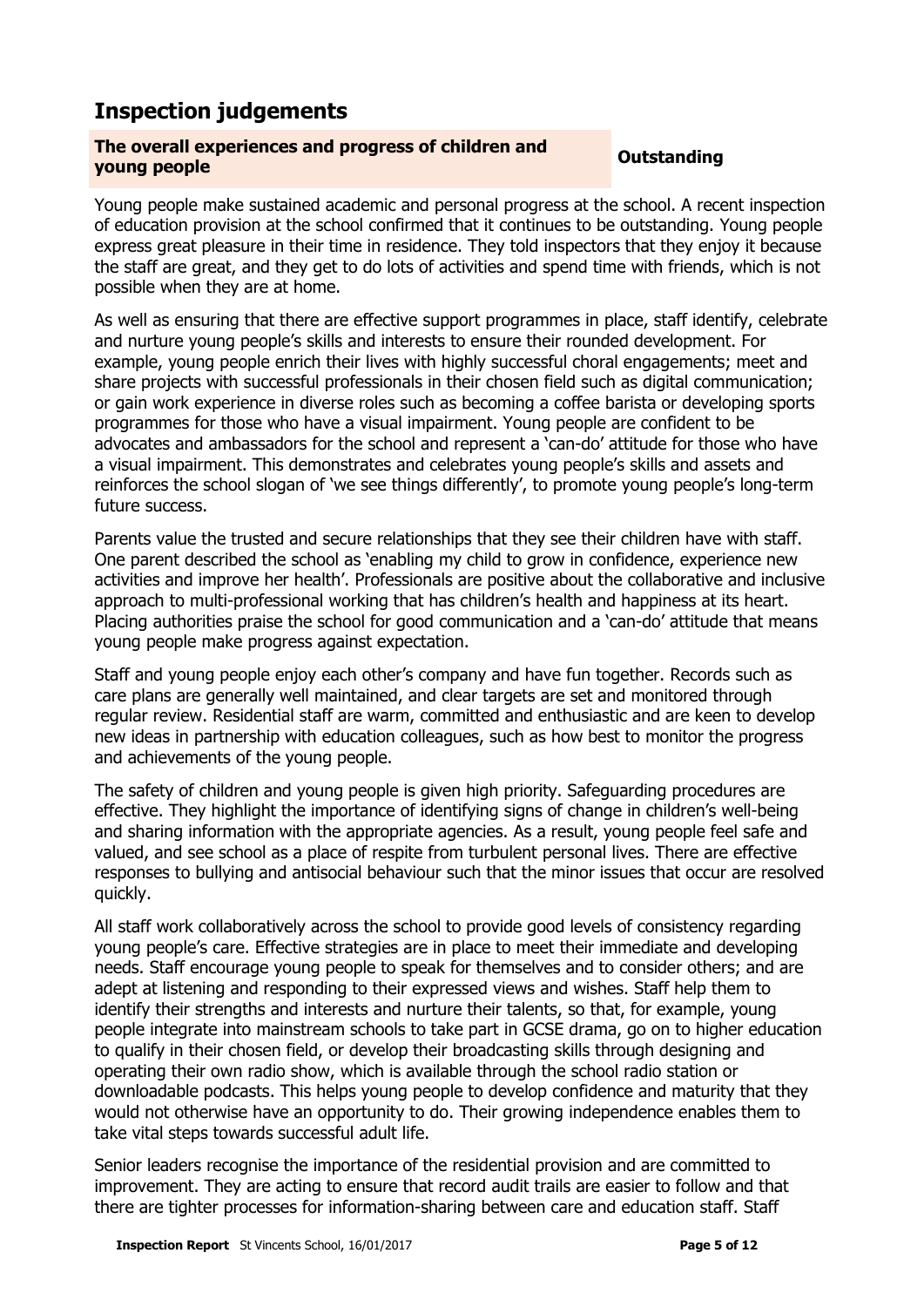continue to support young people's significant development, and therefore the minor errors in recording and written guidance noted in this inspection have not impacted on young people's safety and progress. There are some points for improvement identified, to ensure continuous improvement through the coming year.

#### **The quality of care and support CONSTANDING CONSTANDING CONSTANDING CONSTANDING CONSTANDING CONSTANDING CONSTANDING CONSTANDING CONSTANDING CONSTANDING CONSTANDING CONSTANDING CONSTANDING CONSTANDING CONSTANDING CONSTAN**

Young people receive high levels of individual support from staff who know them well, have time to enjoy their company, and listen to them. Staff at the school work closely and collaboratively, and effective handover at the start and end of the school day ensures that relevant information is shared verbally. This ensures that young people receive consistent care.

Young people and parents give outstanding feedback about the quality of the care, support and guidance provided. One parent said, 'Due to [the] school working in partnership with me, my child has made progress well beyond expectations.' Another said, 'I can't think of a better place for her to be. She is happier, more interactive, and has started to tolerate new experiences. The staff go above and beyond.'

When young people are going through transition into residential placement, staff take great care to ensure that they have all the information they need, and pace introductions to suit the young person and their needs. Young people have a clear voice in deciding how their needs will be met, to ensure that they begin overnight stays with confidence and emotional security. For example, one young person wanted an opportunity to explain her particular medical equipment and the noises it made to her fellow boarders, so that they could make sense of what support she needed, and not be confused by unusual sounds. Staff facilitated this with sensitivity and a practical approach that ensured that the young person was able to educate others without feeling embarrassed. Her mum said that staff go the extra mile, to ensure that they provide holistic, safe and consistent care that enables her child, who has complex health needs, to be happy and comfortable, and to make progress in her social and personal independence.

Since the last inspection, considerable progress has been made in the way that care plans and targets are set out, evaluated and modified, to ensure that they accurately reflect progress and change. Most importantly, they are targets that young people want to achieve, such as learning about being healthy, increasing domestic independence and having fun. The small and very experienced staff team uses daily discussion and reflection to ensure that they are fully apprised of any challenges or developments that may impact on young people's well-being and safety. Celebrations of achievements take place with smiling acknowledgement and praise given freely. This means that young people grow in confidence, and make decisions for themselves about the help that they need, the activities that they learn and the meals that they cook and eat. Parents and young people say that the most valuable things about staying at the school are the opportunity staff give young people to be independent and the rich social programme that helps them to make friends, to explore new horizons and to feel that they are making a positive contribution to the wider world. One young person said, 'I was quite shy before going to the residential [school] and I did not socialise much, but I do now and I have a lot of friends. I am more confident.'

Young people's health needs are very well supported. There are effective procedures for safely managing medication, with well-established procedures for bringing medication in and out of school, which are carefully monitored. The healthcare assistant oversees any staff training needs arising from young people's healthcare plans, and has ensured that the recommendations from the last inspection have been met by improving risk assessments for the independent use of inhalers, and implementing advice from an external professional about the appropriate use of sharps boxes. When necessary, specialist nurses offer training and support to ensure that young people receive appropriate health support, such as hormone injections or epilepsy care. Staff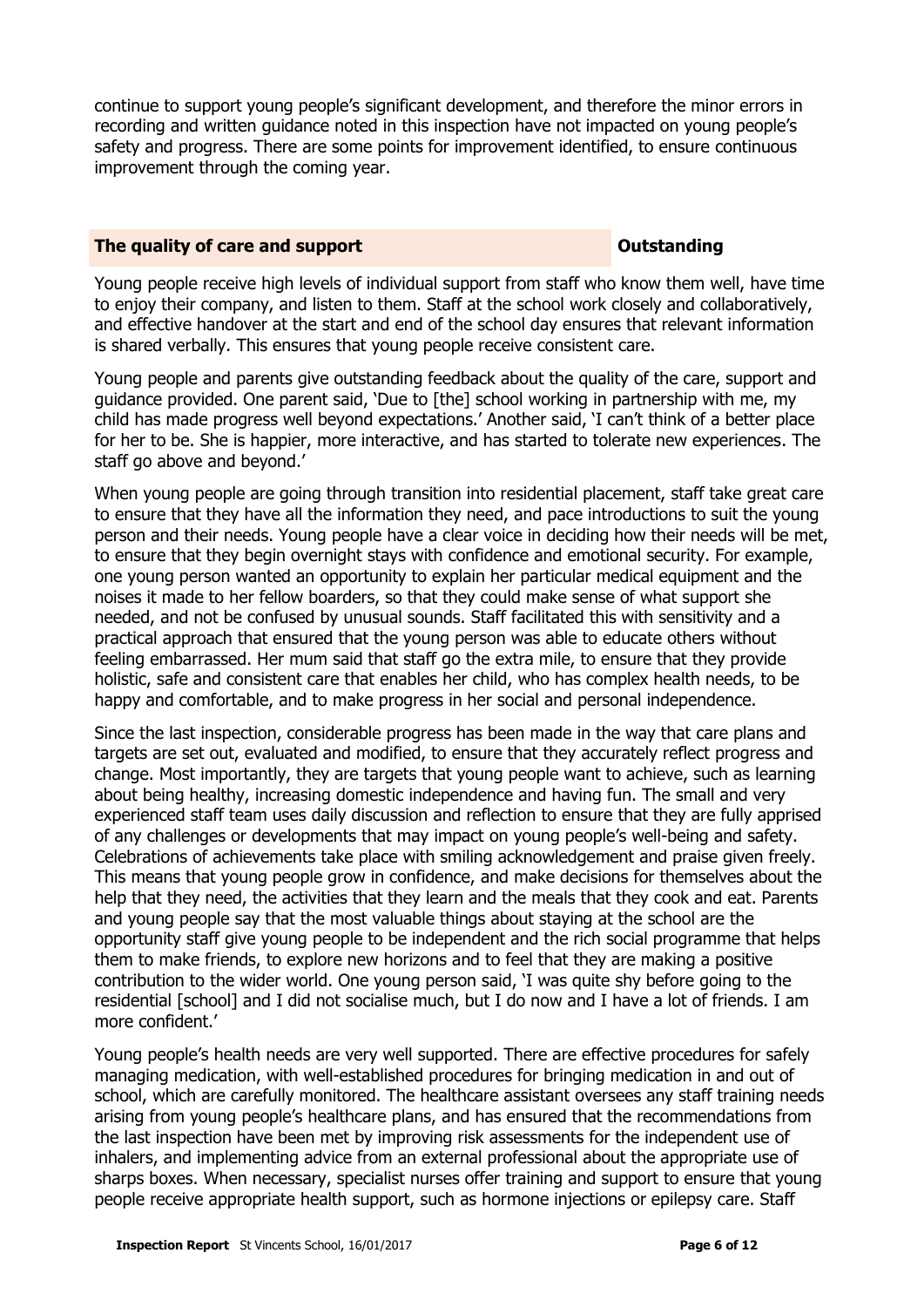demonstrate a high level of commitment to promoting dignified and supportive healthcare. Young people and parents say that this helps them to feel comfortable and well cared for during their overnight stays.

Young people stay in spacious, good-quality accommodation that is comfortable and well maintained so that young people feel relaxed and safe. Recent improvements to kitchen areas mean that young people can more easily access the areas to make their own snacks, although they enjoy being looked after by staff when they return from school. A popular group is independent cookery. Together, young people choose menus, identify shopping lists, buy the ingredients and explore the various tasks involved in making a meal. Staff support promotes their experiential learning: young people work together to prepare and cook the food, set the table, serve each other and enjoy a highly social occasion. The inspector observed how young people encouraged and celebrated each other's efforts, leading to mutual enjoyment and pride in their achievements, as well as a tasty and well-balanced meal enhanced by lively conversation and laughter. One young person said, 'This is why I love being here. I get to do things I never can at home, because I don't have friends there.'

A variety of creative, active, social, physical and cultural activities are available on and off the school site such as singing, swimming, attending a scout group and playing musical instruments. Young people have identified that they would like to take part in more exercise in order to keep fit, and so they have organised two sessions in the gym and fitness suite. Using sighted support when necessary, all young people are enabled to participate in and enjoy each session. This familiarises them with a variety of equipment that is available in public gyms, and ensures that they can maintain a healthy lifestyle when they are not at school. Off-site trips include entering public competitions such as swimming galas or choral events. Young people grow in self-esteem and pride in their achievements, through activities such as singing in a large event arena, or engaging with a professional orchestra in a public auditorium, as well as representing their school in sporting events. One young person proudly talked about singing a solo at a music festival in her home area, due to the confidence she had gained from her singing lessons at school. Greater detail in activity records will help staff to highlight and evaluate the impact of activities on individual young people, and to provide more detailed accounts of their progress. This is a point for improvement.

#### **How well children and young people are protected <b>Good**

Safeguarding procedures at the school are effective in ensuring that pupils are kept safe from harm. Staff working at the school use their understanding of pupils' specific needs and vulnerabilities well to ensure that their practice effectively promotes their safety. One young person said, 'I am going through a particularly bad time at the moment and staff have supported me well and listen when I need to talk.' This demonstrates a common approach that places young people's emotional welfare at the heart of the school.

All staff receive comprehensive information and training in how to keep young people safe. This is completed as part of whole school training and residential team reflection, to ensure that everybody knows and understands key messages emerging from best practice and changes in legislation and guidance. Although school policies have not yet been re-published to reflect recent changes in statutory guidance, the school's designated safeguarding lead has provided amended documents to the governing body for their approval, and has provided information to residential staff meetings so that they understand and can implement current guidance.

Recent training has included areas such as the protection of children who have disabilities, and staff say that this has helped them to recognise the importance of their characteristically rigorous approach to exploring mood and behaviour changes. Staff awareness of self-harm and emotional vulnerability has been a development point recently, in response to young people's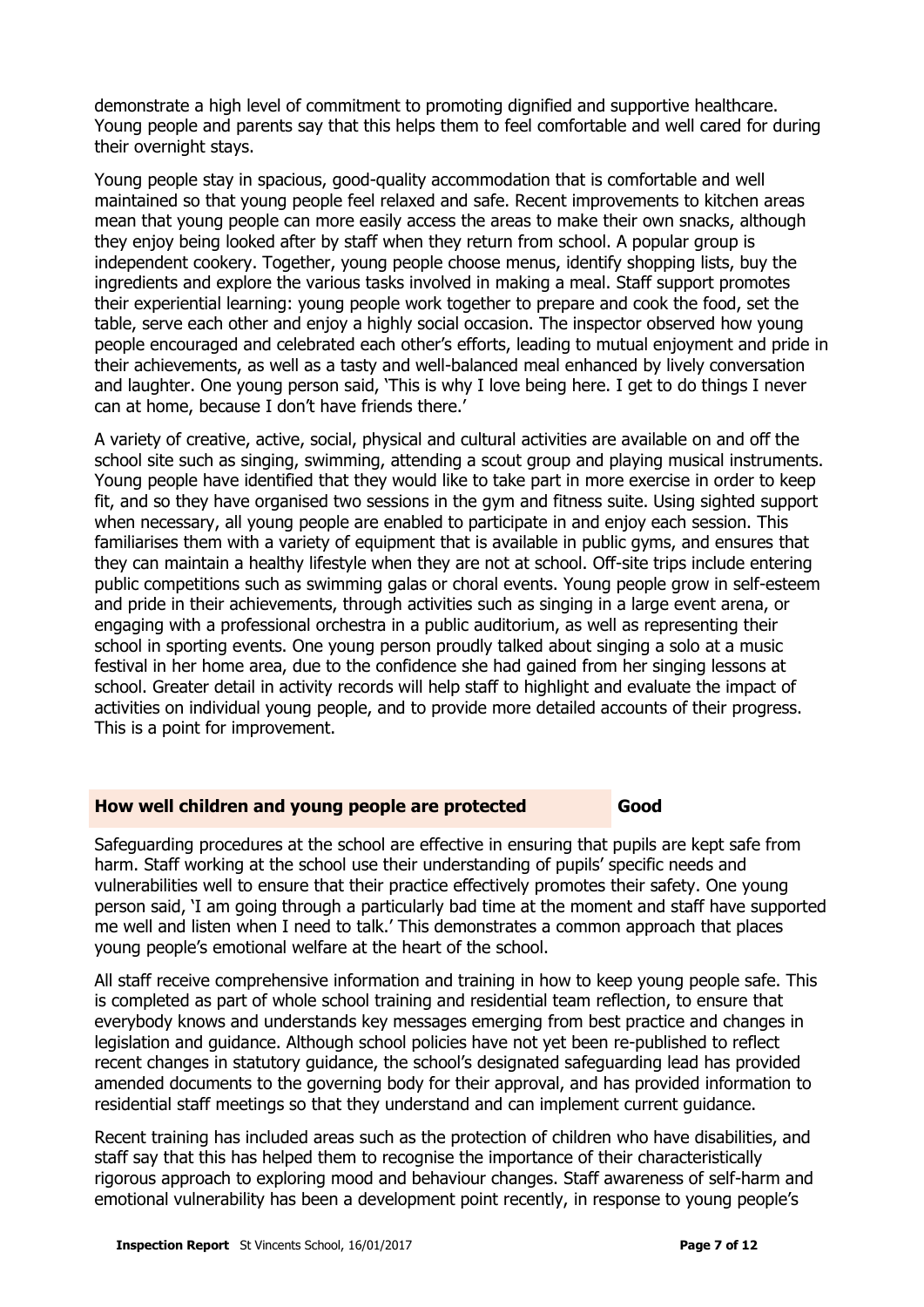changing needs. Timely staff responses, coupled with well-recorded and persistent escalation of concerns, has resulted in appropriate support and planning being provided for those who need it. One professional said, 'It is solely due to the school's continual presentation of concerns that a social work assessment of pupil need has been achieved.'

Young people are involved in learning about the dangers that they could be exposed to as appropriate to their ages, and external agencies such as the fire authorities and cadets visit the school to provide opportunities for learning, which are thoroughly enjoyed by all. Young people use this knowledge to show visitors how to evacuate safely in an emergency, and work with staff to ensure that any hazards that may arise due to their visual impairment do not impede their safe exit from danger.

Staff ensure that visual impairment is not a barrier to varied activity such as rock climbing, taking a walk to a local café or learning how to operate a barista-style coffee machine as preparation for future employment. Careful planning of such activities, long-stick training to enhance independent mobility and assiduous staff supervision that encourages young people to be as independent as possible ensure that young people take appropriate risks that support their individual growth and development.

All young people say that they feel safe in school, and that staff help them to 'get over' minor disagreements. Staff demonstrate a high degree of compassion, understanding and care for all, and this approach is reflected in warm and supportive relationships within the residence. Inspectors observed many examples of pupils expressing their views, disagreeing with staff or each other, and reaching a compromise. This open and honest culture supports pupils to practise their emerging skills in respecting others, making positive choices and recognising when they need help or protection. Staff do not use sanctions, but instead take time to discuss the impact of hurtful or thoughtless comments and behaviour, and this helps young people to grow and mature into thoughtful teenagers, who learn to take responsibility for their actions.

A minority of parents have expressed anxiety about how well the school manages bullying. Records of the management of bullying incidents are dispersed through various records and this impairs the school's ability to track and evaluate the progress that is being made in supporting positive relationships within the school. Although there have been some incidents of bullying within education, staff and young people say that this is not a feature of residential life, and that being resident offers too good an opportunity to spend time with friends to spoil it with arguments. This was evident in numerous social groups that inspectors attended, where young people discussed how important it was to talk about frustration and hurt rather than to act harshly.

All young people were confident that getting staff involved was the best approach to solving problems. Extra help has been given to older teenagers through sessions run by an external professional about managing the tricky aspects of growing up. Key workers and social groups such as scouts use direct work sessions to help young people to think about respecting and valuing those who have different opinions, and offering care and support to them. This develops and nurtures young people's resilience and self-confidence, and is contributing towards their balanced development.

#### **The impact and effectiveness of leaders and managers Outstanding**

Senior leaders are highly ambitious for young people. They demonstrate collaborative relationships within departments and towards external professionals, and the residential service is a valued and respected element of the school. Through multi-disciplinary senior meetings and governing body liaison, a positive cycle of review and communication is sustained that has young people's views, needs and development at its heart. Leaders plan to improve the systems in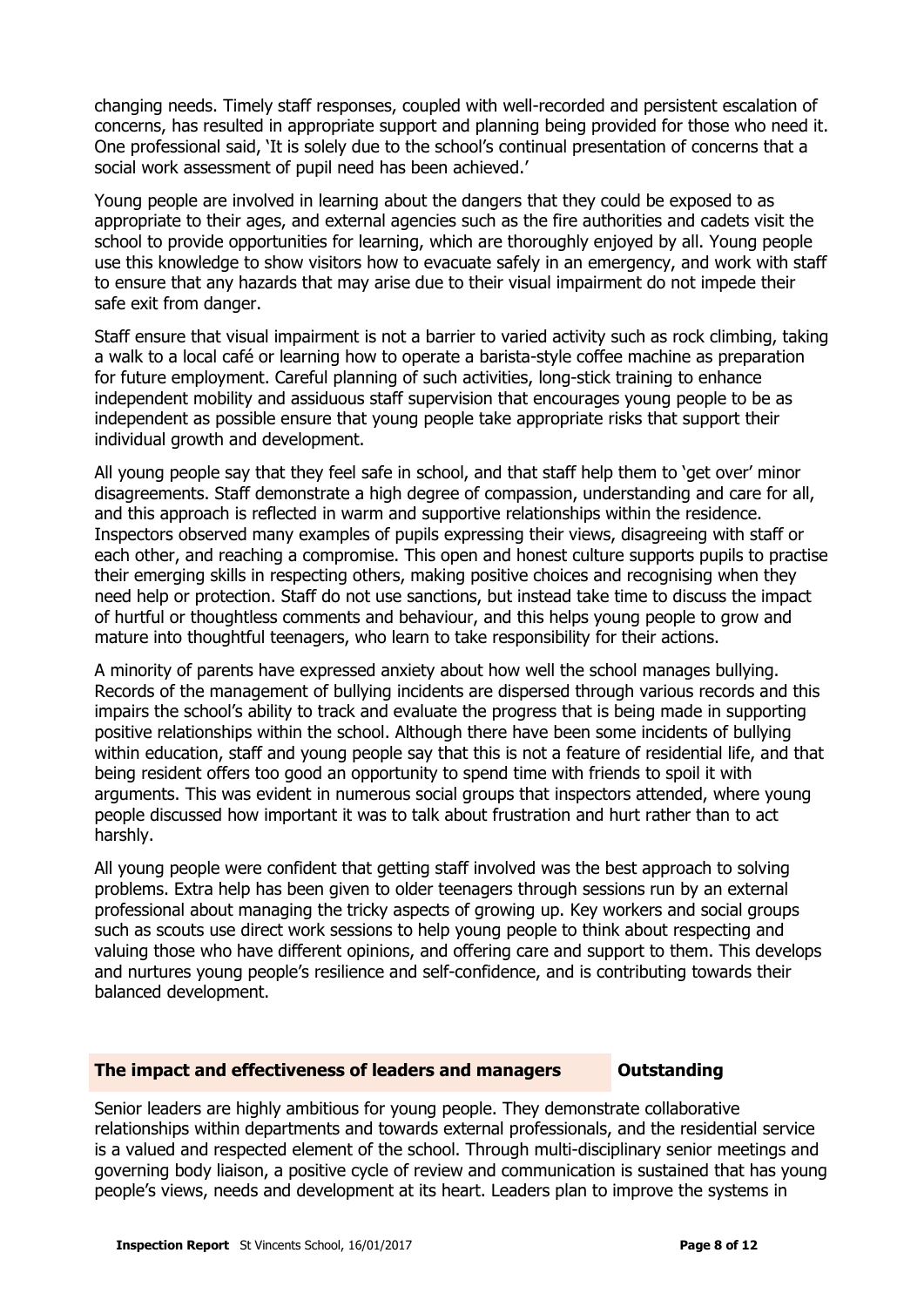place so that all staff participate in planning and contribute to continuous improvement in the experiences, opportunities and social integration of young people.

Young people are supported and motivated to make significant progress in key areas of their lives such as emotional well-being and life skills. Staff are clear about how their approaches support the significant individual progress young people make, and the positive impact of their lively contribution to the life of school. A wide range of feedback from parents, young people and external professionals confirms their positive views of the significant development that young people achieve. Professionals who support young people say that staff listen and respond to their ideas, and share good practice with them. This enables staff to advocate on behalf of young people, to ensure that their needs are recognised and met, such as contributing to education and healthcare plans that set out how young people will be helped to achieve their potential.

Young people additionally benefit from the school's policy of energetically pursuing and sustaining links with external professional organisations and social networks. Typical initiatives are the work being undertaken to enrol all local schools in supporting the school's partnership with an international charity to help distribute sight boxes to developing countries; the links being forged with the representatives of the Islamic faith to improve their understanding of the needs and potential of those who have visual and sensory needs; and the publication of a comic that young people have written, with themselves as 'super-heroes', to promote the education and enterprise project that underpins their vision of including young people in gaining and sharing skills and experience that lead to greater work opportunities and fulfilling lives.

Managers secure a clear understanding of strengths and weaknesses in the school, by using well-established monitoring systems and working hard to ensure continuous improvement. Some minor inefficiencies in recording systems, such as those in response to bullying and physical incidents, mean that not all information is easily available for review. However, leaders acknowledged this within the inspection and undertook to improve accounts to cross-reference them effectively. Changes arise from careful and frequent evaluation of the school's development plan against criteria that the leadership team set to ensure continuous improvement. Targets for the residential provision are embedded within a whole school document, but would benefit from separate review to support developments in financial viability, arising from reductions in residential placement from weekly to extended evenings and occasional overnights. This is a work in progress. It has not impacted upon the high quality of care provided, and young people continue to develop their life skills, emotional well-being and developmental potential. Staff continue to receive regular and high-quality support and supervision that enable reflective practice, and young people's needs are consistently met to a high standard.

Changes in the governing body are also in progress, with the resignation of the chair, and the subsequent change in her role as independent visitor to the residence. However, a replacement visitor has been identified, who is suitably experienced to undertake the role. A review of how reports are completed is being undertaken, to ensure that the visitor clearly records their opinion about the safety and welfare of young people. This information supplements the reports made by the principal and the residential manager to the governing body, to ensure that robust review and challenge of the residential service are being provided.

This provision is dedicated to transform the lives of children, to offer them better futures and to give them self-confidence and aspiration as they approach their adult lives. The highly professional and skilled care and education team complements this vision through providing a highly effective mix of enduring relationships, high-quality educational opportunity, exceptional care, consistent implementation of approaches and programmes and a well-established 'reverseinclusion' policy that brings young people into direct and developmental contact with a diversity of opportunity and experience that enriches their lives and enhances their future prospects.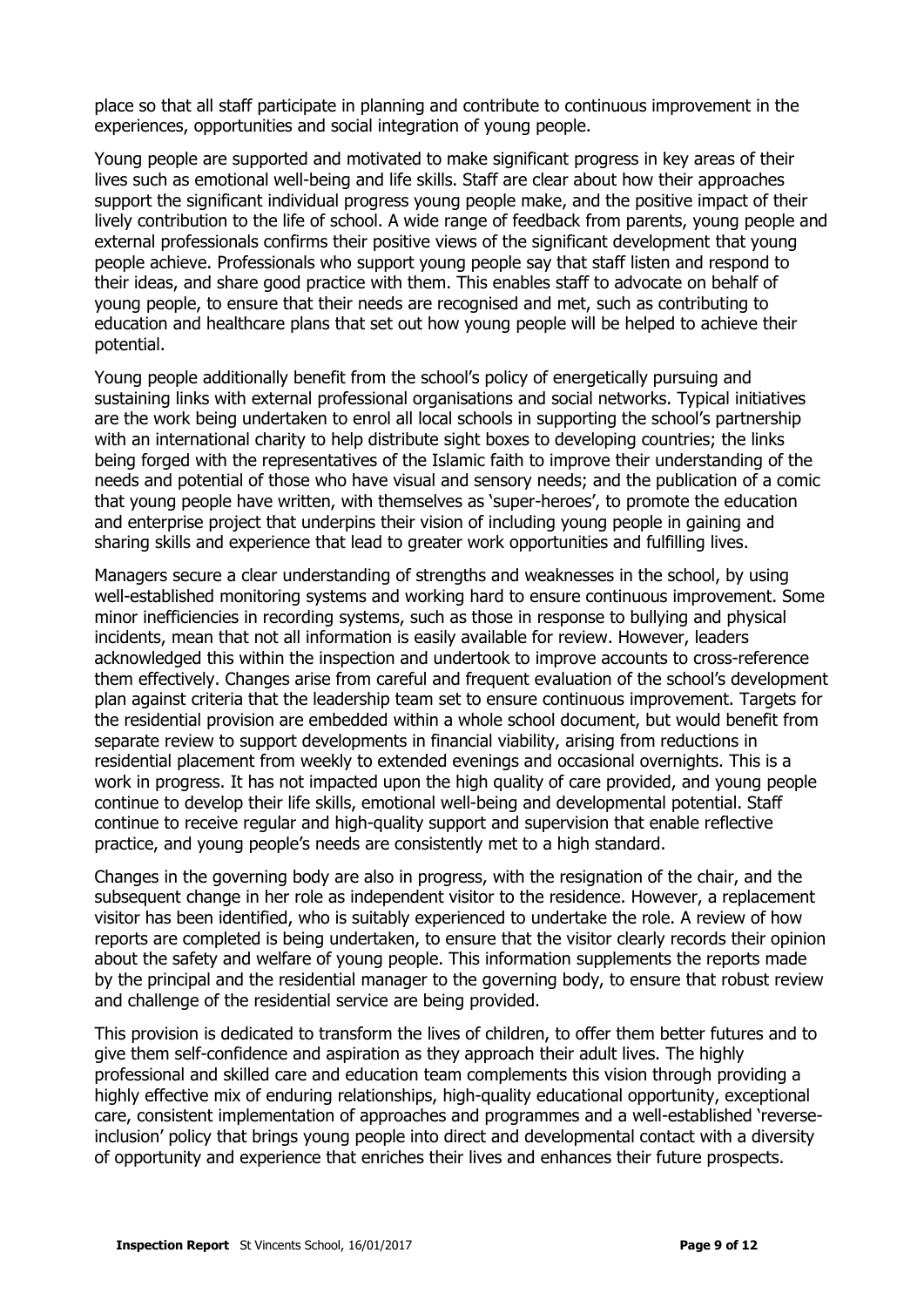### **What inspection judgements mean**

The experiences and progress of children and young people are at the centre of the inspection. Inspectors use their professional judgement to determine the weight and significance of their findings in this respect. The judgements included in the report are made against 'Inspections of boarding and residential provision in schools: the inspection framework'.

| <b>Judgement</b>        | <b>Description</b>                                                                                                                                                                                                                                                                                                                                                                                  |
|-------------------------|-----------------------------------------------------------------------------------------------------------------------------------------------------------------------------------------------------------------------------------------------------------------------------------------------------------------------------------------------------------------------------------------------------|
| Outstanding             | A school where the experiences and progress of children and young<br>people consistently exceed the standard of good and result in sustained<br>progress and achievement. The outcomes achieved by children and young<br>people are outstanding and the impact that the boarding/residential<br>provision has had in supporting this progress and achieving these<br>outcomes is clearly evidenced. |
| Good                    | A school providing effective services which exceed minimum requirements.<br>Children and young people are protected and cared for and have their<br>welfare safequarded and promoted.                                                                                                                                                                                                               |
| Requires<br>improvement | A school where there are no serious or widespread failures that result in<br>children and young people's welfare not being safeguarded or promoted.<br>However, the overall outcomes, experiences and progress of children and<br>young people are not yet good.                                                                                                                                    |
| Inadequate              | A school where there are serious and/or widespread failures that mean<br>that children and young people are not protected or that their welfare is<br>not promoted or safeguarded or that, if their care and experiences are<br>poor, they are not making progress.                                                                                                                                 |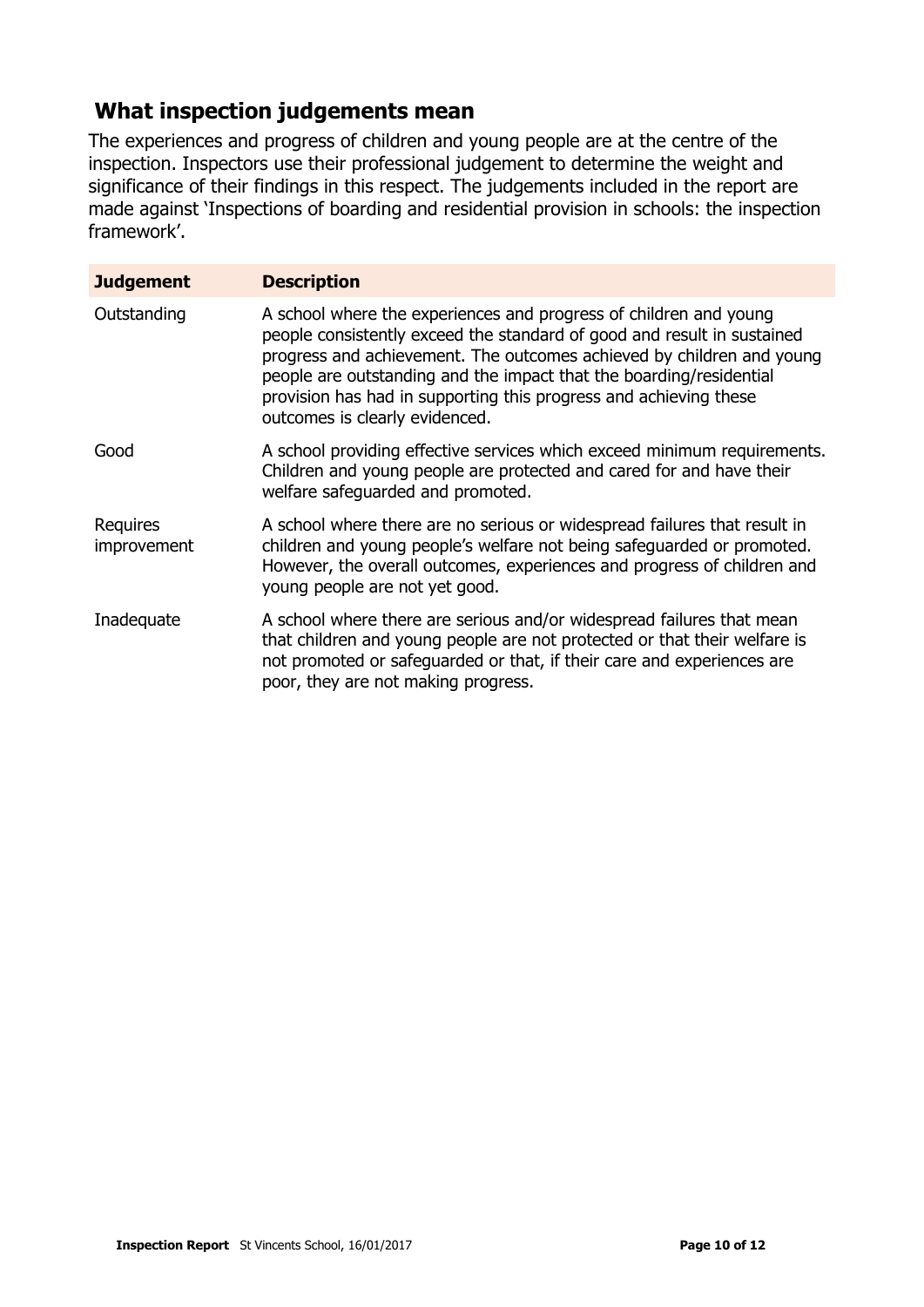# **School details**

| Unique reference number             | 104734   |
|-------------------------------------|----------|
| Social care unique reference number | SC040724 |
| <b>DfE registration number</b>      |          |

This inspection was carried out under the Children Act 1989, as amended by the Care Standards Act 2000, having regard to the national minimum standards for residential special schools.

| <b>Type of school</b>                | Residential special school |
|--------------------------------------|----------------------------|
| Number of boarders on roll           | 41                         |
| <b>Gender of boarders</b>            | Mixed                      |
| Age range of boarders                | 4 to 19                    |
| <b>Headteacher</b>                   |                            |
| Date of previous boarding inspection | 15/03/2016                 |
| <b>Telephone number</b>              | 0151 228 9968              |
| <b>Email address</b>                 | office@stvin.com           |